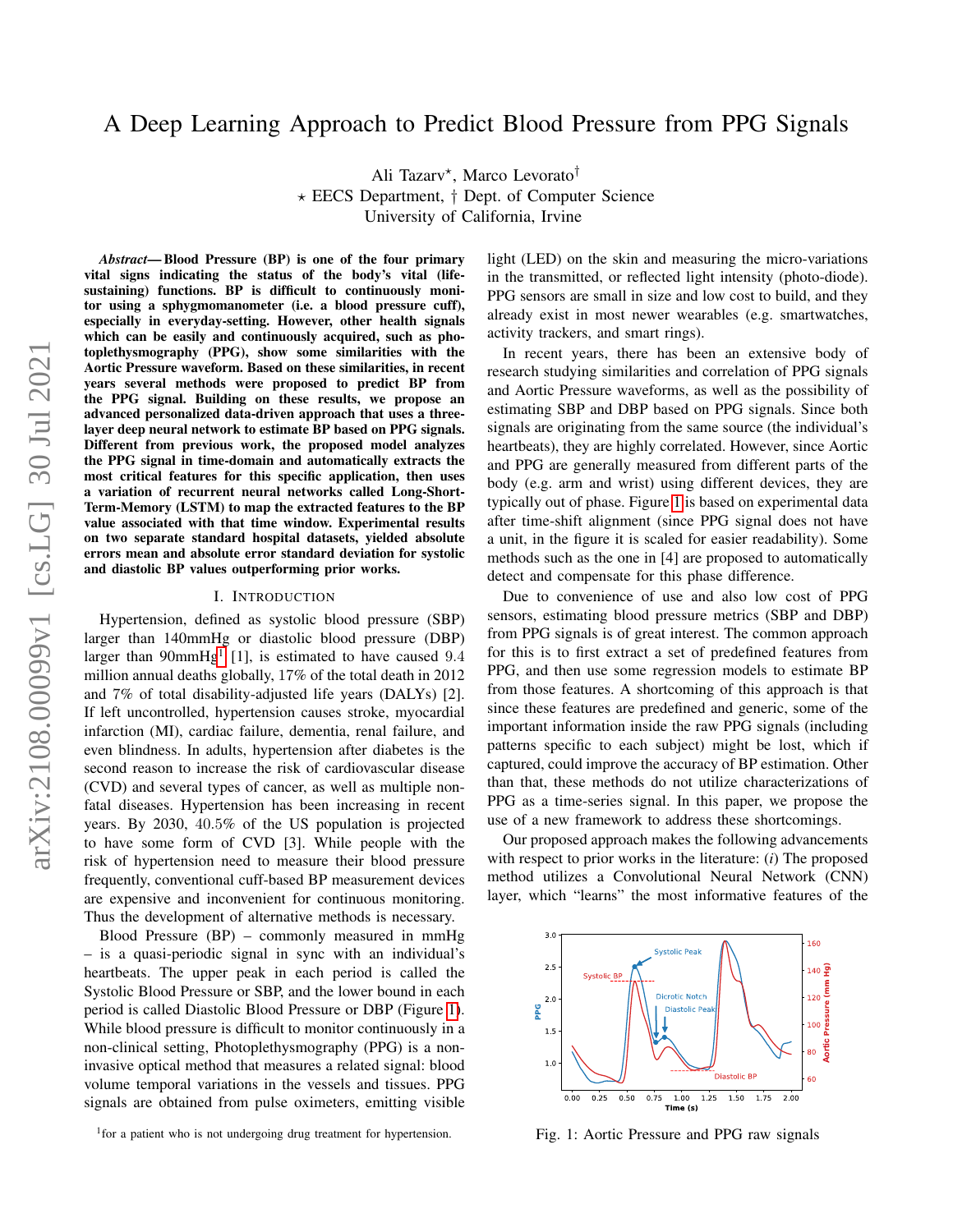PPG signal for this application (BP estimation) in a nonlinear and efficient way, as part of an optimization problem; (*ii*) We adopt a Long-Short Term Memory (LSTM) model to capture long-term temporal inter-dependencies in a seamless and automated procedure.

We train and test the model for each subject separate from others. We test the proposed framework on two standard hospital datasets. Our proposed model on 20 randomly picked subjects from MIMIC-II dataset [5] gives prediction error  $(MAE \pm SDAE)$  of 3.70 $\pm$ 3.07 mmHg and 2.02 $\pm$ 1.76 mmHg, for SBP and DBP values respectively. Also on UQVSD dataset, prediction errors  $(MAE \pm SDAE)$  are  $3.70\pm3.07$  mmHg and  $2.02\pm1.76$  mmHg, for SBP and DBP respectively. To the best of our knowledge, these results on similar datasets outperform other methods in the literature.

The rest of the paper is organized as follows. Section [II](#page-1-0) overviews recent work in this area. Section [III](#page-1-1) describes our proposed framework and methodology. Section [IV](#page-2-0) introduces the two real-world datasets we used. In Section [V](#page-2-1) we present the results and compare those with state-of-the-art methods. Section [VI](#page-4-0) concludes the paper.

## II. RELATED WORK

<span id="page-1-0"></span>Estimation of Blood Pressure from PPG signal is studied in prior works and several methods are proposed for that. In [6], [7] and [8], the authors propose methods based on Pulse Transit Time (PTT). PTT is defined as the time required for the blood pressure wave to travel from the source (heart) to the wrist (where the PPG signal is recorded, and it is measured from the time shift between the Electrocardiography (ECG) and PPG signals. In [9], authors consider every sample point in one cycle as a separate feature and use Principal Component Analysis (PCA) to reduce the number of features, and then apply regression algorithms on the set of reduced features. In [10], authors propose a list of some potential features of the PPG signals (e.g. area under the curve, time length of certain points on the signal in one cycle, etc.), and then use an autoencoder to reduce the list of features and at the end estimate BP based on the reduced set of features using a feed-forward neural network.

All these methods start by extracting a set of features from PPG signals and then use those features to estimate blood pressure. One shortcoming of this approach is that since these features are predefined, they may fail to capture all the details in the signal that might be useful for a specific task such as BP estimation. Some of these details might also be different from one subject to another. Even in [9] that the authors start with the whole signal, the dimensionality reduction procedure is not optimized for the BP estimation task, as PCA is a generic data compression method. Additionally, none of these approaches exploit possible characterizations of the PPG as a time-series signal.

### III. METHODOLOGY

<span id="page-1-1"></span>Different from the common approach described in Section [II,](#page-1-0) our proposed method for each subject automatically extracts a set of features that are optimal for this application,

<span id="page-1-2"></span>

Fig. 2: Overview of the proposed method to estimate BP from single channel PPG signal

as part of the training process. It also captures and utilizes temporal dependencies in the data using an advanced neural architecture. Figure [2](#page-1-2) presents the block diagram of the method we propose to estimate SBP and DBP using PPG signal. The method is composed of the following blocks and components: (*A*) Signal Pre-processing; (*B*) Machine Learning, composed of an automatic feature extraction module (CNN) and a time series analysis module (LSTM); and (*C*) Model Evaluation block. We explain the first two components here and describe the Evaluation block later in Section [V.](#page-2-1)

## *A. Pre-processing*

Since both Aortic Pressure and PPG originate from heartbeats, we do not expect to see high-frequency elements in their waveforms. Thus, higher frequency elements are likely due to noise. Additionally, since the PPG is a relative signal and its DC offset (mean value) does not have an interpretation of our interest, we eliminate the mean value of the signal (the zero frequency element). There are many popular methods to eliminate a range of frequencies from a signal. Herein, we use a traditional Fourier Transform (FFT) based approach. In the PPG signal, we set a band-pass filter eliminating the frequencies outside the range  $0.1 - 8$  Hz. The resulting waveform still contains all the information necessary for our estimation, while being affected by smaller noise energy. In preprocessing the Aortic Pressure signal, we apply a low-pass filter with a cut-off frequency of 5Hz to the raw signal to eliminate sharp peaks in the signal. After these steps, we split both the PPG and ABP into windows of 8 s with a step of 2s, resulting in 6s overlaps between two consecutive windows. We further scale the PPG signals in each window to zero mean and unit variance. Each window of the PPG signal is equivalent to a vector of length  $8f_s$ , which  $f_s$  is the sampling frequency. We use this vector as the model input. In the ABP signal, the maximum and minimum values in each window are interpreted as the SBP and DBP respectively for that interval (Figure [1\)](#page-0-1).

### *B. Deep Learning*

Deep Neural Networks primarily including Convolutional Neural Network (CNN), Recurrent Neural Network, and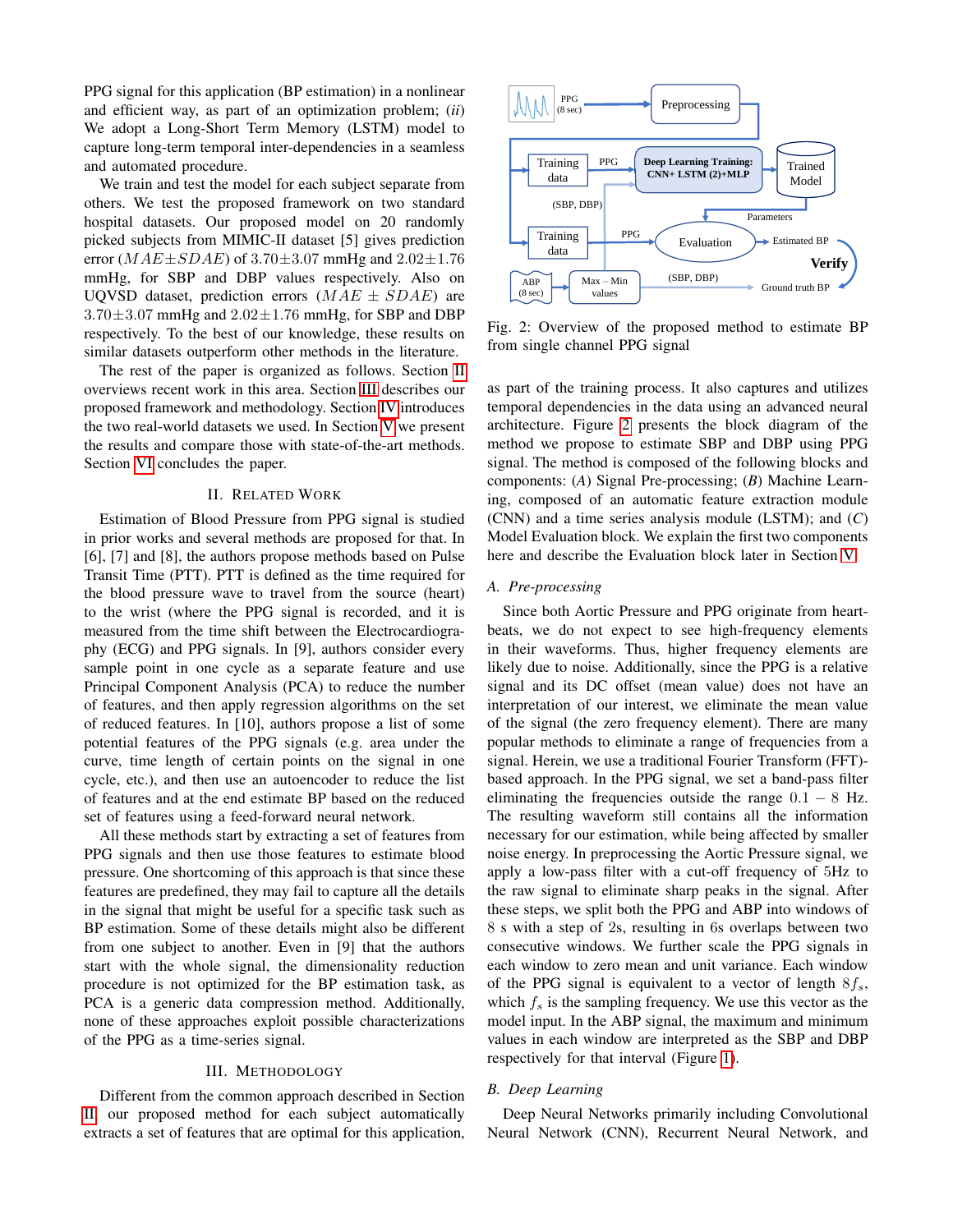Multi-Layer-Perceptron (MLP), facilitate task-adapted feature representation of the data. CNN, which was originally designed to capture the variability of 2D data, in [11] is shown to perform well on 1D data and outperform other approaches. CNN consists of an initial layer of convolutional filters – boxes with certain sizes sF, and certain sets of trainable weights which slide over the input data – followed by an activation function (e.g. sigmoid), a pooling layer with pool size sP, and after that a batch normalization layer [12].

RNN is an effective tool for the analysis of time-series data since it learns contextual patterns in the input from previous time steps. Unlike feed-forward networks, RNN uses some internal states to process temporal sequences of the input. However, learning to store information over extended time intervals via recurrent back-propagation may necessitate an excessive training time, due to the insufficient decaying error gradient back-flow (vanishing gradient) discussed in [13].

*Long-Short-Term-Memory* (LSTM) is a variation of RNN and solves this issue by using memory blocks, for which the trainable "forget gate", "input gate" and "output gate" control which parts of the data are worth saving and which parts are not. This idea solves the issue of vanishing gradient mentioned above, and the result is a strong tool to learn and track long-term inter-dependencies in the input data (e.g. time series data) [13]. The combination of CNN with a subsequent LSTM has been shown to perform well on PPG signals. In [14] authors use a similar architecture for estimating heart-rate and Bio-metric ID using PPG.

The model is trained in Python environment (version 3.6.3) and implemented using Keras 2.2.4 [15], with Tensorflow 1.3.1 backend. The CNN layer starts with a 1-D filtering operation with filter size 15 (sF), followed by a Rectified Linear Unit (RELU) [16] as activation function, a batchnormalization layer [12], a max-pooling layer, and finally a dropout layer [17] with  $dropout_rate = 0.1$ . In the maxpooling layer the pooling size  $sP$  is set to 4, which means the layer takes the maximum out of every 4 consecutive values in a filter (non-overlapping) and discards the rest. Unlike some other common deep network layers (e.g. MLP), the Maxpooling layer does not have trainable weights. Dropout layers are probabilistic masks that in every gradient update (minibatch) block a portion of the nodes. In our implementation, the  $dropout_rate = 0.1$  means that in every gradient update, there is a 10% chance for each node in the layer to be dropped out (or masked). These two-layers (Max-pooling and Dropout) are well-known methods used to avoid overfitting.

Our LSTM network is composed of two identical LSTM module in series. Each of them has 64 units (nU), with *tanh* as the activation function for the hidden state data and output data, and *hard-sigmoid* as the recurrent activation functions for the forget, input, output gates [13].

The model was trained using Adam optimizer [18]. The batch size was set to 20 to balance the training time vs noisiness of gradient updates trade-off. The hyperparameters mentioned above and also the number of layers for each network (CNN and LSTM), were optimized with grid search. Changing the hyperparameters (e.g. sF, nU, sP, etc.) or the

<span id="page-2-2"></span>

Fig. 3: Scaled raw PPG and ABP signals in the same time interval, from MIMIC-II dataset.

<span id="page-2-0"></span>number of layers did not result in an improved final output.

## IV. DATASET

To evaluate the accuracy and efficiency of the proposed method, we used two publicly accessible real-life datasets.

MIMIC V.3 2015: Multi-parameter Intelligent Monitoring in Intensive Care, provided by [5]. The MIMIC-II dataset includes healthcare information and signals of thousands of patients at hospitals between the years 2001 and 2012. An example of PPG and corresponding ABP signals from this dataset is given in Figure [3](#page-2-2) (the PPG signal is scaled for readability). These signals were originally recorded at a sampling frequency  $f_s = 125$  Hz, with a minimum accuracy of 8 bits. We randomly selected data corresponding to 20 different subjects -five minutes long each- from this dataset to test our model.

The University of Queensland Vital Signs Dataset: This dataset covers a wide range of BP values, recorded from 32 surgical patients in duration ranging from 13 minutes to 5 hours, at the Royal Adelaide Hospital, Australia [19]. This dataset is recorded at the sampling frequency  $f_s = 100Hz$ . We used 49 measurements (10 minutes each) from this dataset.

The majority of studies on this topic have used parts of one of these two datasets. However, details of how portions of these datasets were selected for experiments are not revealed. We acknowledge that the data we used for our experiment, might not exactly match the data used in similar studies, but in order to conduct a fair comparison, we picked a portion of each dataset randomly.

For both datasets, we re-sampled the PPG and ABP signals at 20 Hz and re-adjusted the timings [4]. The distribution of BP in MIMIC-II data (the portion we used in this experiment) is presented in Figure [4.](#page-3-0) After these steps, the resulting PPG signals and ABP values are ready to be used for training and evaluation of our method.

## V. EXPERIMENTAL RESULTS

<span id="page-2-1"></span>The preprocessed PPG signals and BP values from both datasets (Section [IV\)](#page-2-0) are further normalized to zero mean and unit variance before being used as the input to the network. The most important nonlinear features of the input data are extracted through a CNN network, and then these features are given to a two-layer LSTM network to do the time series analysis. It is important to note that unlike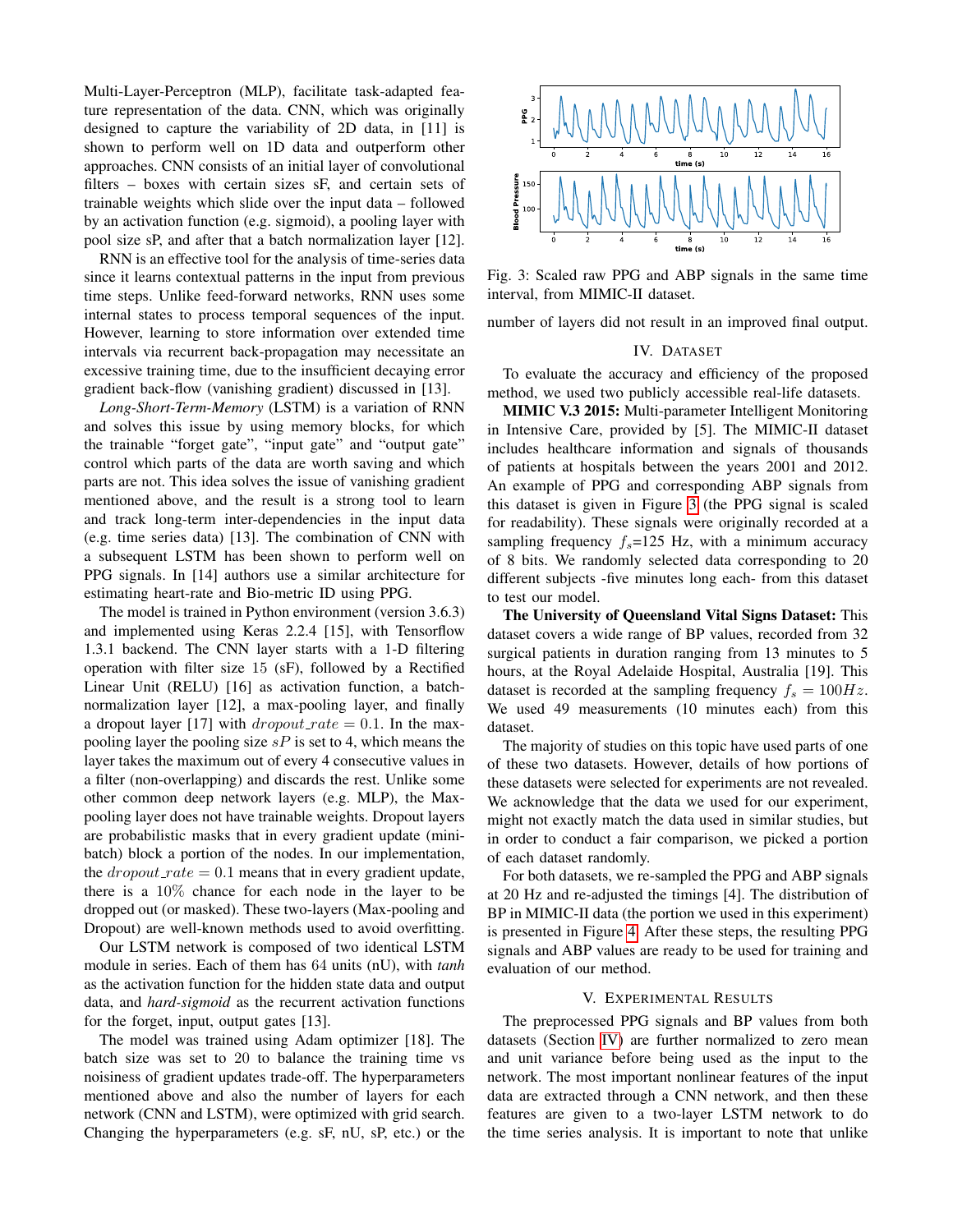<span id="page-3-1"></span>TABLE I: Performance comparison with prior works

| Work     | Dataset         | <b>SBP</b> |           | <b>DBP</b> |           |  |
|----------|-----------------|------------|-----------|------------|-----------|--|
|          |                 | <b>MAE</b> | <b>SD</b> | <b>MAE</b> | <b>SD</b> |  |
| [20]     | MIMIC-II        | 4.47       | 6.85      | 3.21       | 4.72      |  |
| [21]     | MIMIC-II        | 8.54       |           | 4.34       |           |  |
| [9]      | MIMIC-II        | 3.97       | 7.99      | 2.43       | 3.37      |  |
| [22]     | MIMIC-II        | 3.80       | 3.46      | 2.21       | 2.09      |  |
| Our work | <b>MIMIC-II</b> | 3.70       | 3.07      | 2.02       | 1.76      |  |
| [23]     | UOVSD           | 11.64      | 8.20      | 7.62       | 6.78      |  |
| [24]     | <b>UOVSD</b>    | 4.77       | 7.68      | 3.67       | 5.69      |  |
| Our work | <b>UOVSD</b>    | 3.91       | 4.78      | 1.99       | 2.45      |  |

conventional methods, feature extraction is performed as part of the training process; the trainable weights in the CNN are optimized to extract the features that are most informative toward the estimation of the BP values. We perform *leaveone-window-out* validations. Hence, one 8s time window is kept separate, and training is done on the rest of the data. Then, the trained model is evaluated on the test sample. Also for training, we do not use three time-windows on each side of the test set, to account for the 6s overlap between two consecutive time windows. With this strategy, the training data and test data will be completely separate from one another. We are training and testing the model for each subject independent from the others. The performance of the network is evaluated using the following three metrics:

Absolute Error (AE): for each test sample, AE is defined as  $AE_i = |BP_{T_i} - BP_{E_i}|$ , in which  $BP_{T_i}$  is the true or target blood pressure, and  $BP_{E_i}$  is the estimated blood pressure when the window number  $i$  is held out as the test sample. Consequently the mean value of  $AE_i$  and the standard deviation over the number\_of\_samples iterations, and over the set of subjects are calculated and reported in the Table [I.](#page-3-1) The mean and standard-deviation of AE would be a rough estimate of the error value on predictions, and the robustness and reliability of the method respectively. A model is selected as a strong predictor if it produces small MAE and SDAE values. The method proposed in this paper, to the best of our knowledge, outperforms other frameworks and techniques that are available until this time.

BHS: As a second metric, we consider a standard commonly used for blood pressure measurements accuracy, provided by the British Hypertension Society (BHS) [25], which grades the measurement accuracy into three groups (A-C). This metric measures the fraction of measurements

<span id="page-3-0"></span>

Fig. 4: Distribution of Systolic BP and Diastolic BP

<span id="page-3-3"></span>

Fig. 5: Prediction Error for SBP (left), and DBP (right)

(or estimations) which are within a certain range  $-5$ , 10 and 15 mmHg – of the target values for unobserved data. Based on this metric, our proposed model (to the best of our knowledge) is the only method that gets Grade *A* for both SBP and DBP (in predictions based on PPG only). Detailed results are given in Table [II.](#page-3-2) For comparison, authors in [9] report grade *A* for DBP and below *C* for SBP estimation on MIMIC-II dataset. Also authors in [24] report grade *A* for DBP, and *B* for SBP estimation on UQVSD dataset.

AAMI: As the third metric, we consider a different standard provided by the US Association for the Advancement of Medical Instrumentation (AAMI) [26]. Based on this Standard, a measurement algorithm is valid if the ME (Mean Error) of the measurements is below 5 mmHg and the SD of Errors is smaller than 8 mmHg. The results are presented in Table [III.](#page-4-1) Our model passes the AAMI standard criteria for both SBP and DBP on both dataset. For comparison, our proposed model produces better error values (lower mean and  $\sigma$ ) compared to [24] on UQVSD data. On MIMIC-II dataset we get lower error  $\sigma$  but higher error mean compared to [9].

The distribution of the prediction error for one subject from the MIMIC-II dataset is depicted in Figure [5.](#page-3-3) Based on the histograms, prediction errors are mostly small. However, in some rare cases (less than 1% of times) the estimation error for SBP goes beyond the 20 mmHg range from the target value. For DBP, that never happened in our experiments.

<span id="page-3-2"></span>TABLE II: BHS Standard [25] vs. our results

(a) BHS Standard Minimum Requirements

|         |               | <b>Cumulative Percentage Error</b> |                |  |
|---------|---------------|------------------------------------|----------------|--|
|         | $\leq 5$ mmHg | $\leq 10$ mmHg                     | $\leq 15$ mmHg |  |
| Grade A | 60%           | 85%                                | 95%            |  |
| Grade B | 50%           | 75%                                | 90%            |  |
| Grade C | 40%           | 65%                                | 85%            |  |

(b) Our results on the two datasets

|                |            | <b>Cumulative Percentage Error (Grade)</b> |                       |                              |
|----------------|------------|--------------------------------------------|-----------------------|------------------------------|
| <b>Dataset</b> | Signal     | $\leq 5$ mmHg                              | $\leq 10$ mmHg        | $\leq 15$ mmHg               |
| MIMIC-II       | SBP<br>DBP | 77\% ( <b>A</b> )<br>93% (A)               | $92\%$ (A)<br>97% (A) | 96\% ( <b>A</b> )<br>99% (A) |
| <b>UOVSD</b>   | SBP<br>DBP | 75\% (A)<br>$92\%$ (A)                     | $92\%$ (A)<br>98% (A) | $96\%$ (A)<br>99% (A)        |